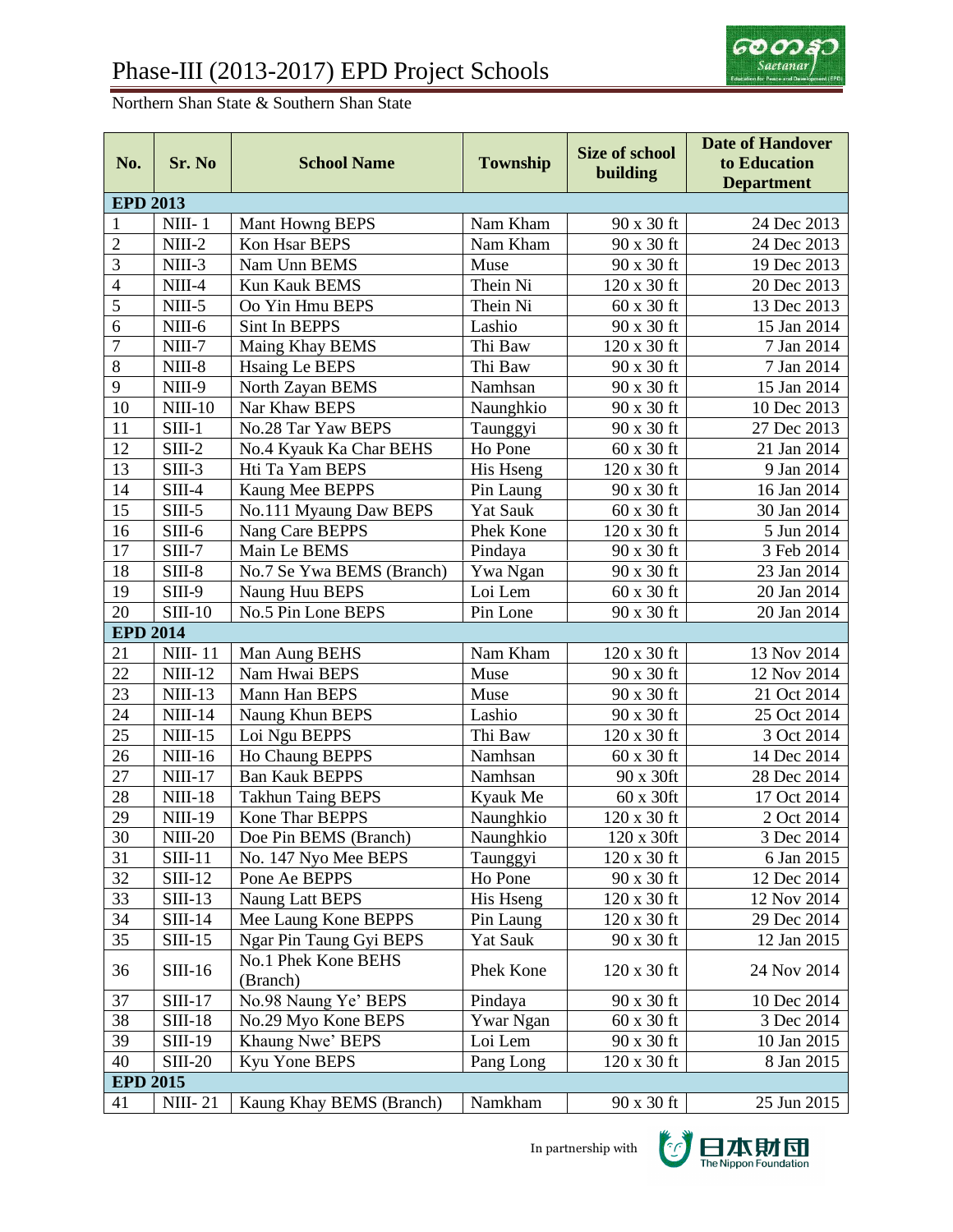

Northern Shan State & Southern Shan State

| 42              | <b>NIII-22</b>  | Kaung Tat BEPS            | Namkham          | 90 x 30 ft         | 26 Aug 2015 |
|-----------------|-----------------|---------------------------|------------------|--------------------|-------------|
| 43              | <b>NIII-23</b>  | Mong Paw BEHS (Branch)    | Muse             | 120 x 30 ft        | 20 Nov 2015 |
| 44              | <b>NIII-24</b>  | <b>Monastic BEPPS</b>     | Tang Yan         | 120 x 30 ft        | 1 Oct 2015  |
| 45              | <b>NIII-25</b>  | Man Moon (Khay) BEPPS     | Thi Baw          | 90 x 30 ft         | 15 Jul 2015 |
| 46              | <b>NIII-26</b>  | <b>Hpar Khay BEPS</b>     | Thi Baw          | 90 x 30 ft         | 27 Jun 2015 |
| 47              | <b>NIII-27</b>  | Zai Tone Hone BEPPS       | Namhsan          | 60 x 30ft          | 14 Nov 2015 |
| 48              | <b>NIII-28</b>  | Taung Ma BEPPS            | Namhsam          | 90 x 30ft          | 16 Nov 2015 |
| 49              | <b>NIII-29</b>  | Yay Win BEPPS             | Naunghkio        | 90 x30 ft          | 17 Sep 2015 |
| 50              | <b>NIII-30</b>  | Kyein Ga Naing BEPPS      | Naunghkio        | 90 x30 ft          | 24 Sep 2015 |
| 51              | $SIII-21$       | No.129 Thar Yar Kone BEPS | Taunggyi         | 60 x 30 ft         | 21 Sep 2015 |
| 52              | <b>SIII-22</b>  | No.40 That Thar BEPS      | Ho Pone          | 60 x 30 ft         | 22 Oct 2015 |
| 53              | $SIII-23$       | Kaung Wah Taung BEPS      | His Hseng        | 120 x 30 ft        | 23 Oct 2015 |
| 54              | $SIII-24$       | Mway Pyin Chay Nar BEPS   | Pin Laung        | 120 x 30 ft        | 11 Dec 2015 |
| 55              | $SIII-25$       | Hle Doe BEMS(Branch)      | <b>Yat Sauk</b>  | 120 x 30 ft        | 8 Oct 2015  |
| 56              | $SIII-26$       | Mae Sone Myauk BEPS       | Phek Kone        | 90 x 30 ft         | 7 Dec 2015  |
| 57              | <b>SIII-27</b>  | No.39 Sekkyar Kone BEPS   | Pindaya          | 90 x 30 ft         | 24 Sep 2015 |
| 58              | <b>SIII-28</b>  | Ywa Ma BEPPS              | <b>Ywar Ngan</b> | 120 x 30 ft        | 12 Nov 2015 |
| 59              | <b>SIII-29</b>  | <b>Hway Houng BEPPS</b>   | Loi Lem          | 120 x 30 ft        | 2 Dec 2015  |
| 60              | <b>SIII-30</b>  | Matt Mon Laung BEPS       | Nam Sam          | 120 x 30 ft        | 9 Dec 2015  |
|                 | <b>EPD 2016</b> |                           |                  |                    |             |
| 61              | <b>NIII-31</b>  | Loi Moon BEPS             | Namkham          | 60 x 30 ft         | 12 Jan 2017 |
| 62              | <b>NIII-32</b>  | Nam Cut BEPPS             | Muse             | 90 x 30 ft         | 3 Oct 2016  |
| 63              | <b>NIII-33</b>  | Nar Yar Ma BEPPS          | Lashio           | 120 x 30 ft        | 21 Nov 2016 |
| 64              | <b>NIII-34</b>  | Naung Ton BEPS            | Thi Baw          | 90 x 30 ft         | 25 Sep 2016 |
| 65              | <b>NIII-35</b>  | <b>Kauk Taing BEPS</b>    | Thi Baw          | 90 x 30 ft         | 10 Nov 2016 |
| 66              | <b>NIII-36</b>  | Man Kan BEPS              | Namhsan          | 90 x 30 ft         | 28 Nov 2016 |
| 67              | <b>NIII-37</b>  | Loi Hsam Hsip BEPPS       | Namhsan          | 90 x 30ft          | 27 Nov 2016 |
| 68              | <b>NIII-38</b>  | Man Awe BEPS              | Kyaukme          | 90 x 30ft          | 17 Nov 2016 |
| 69              | <b>NIII-39</b>  | Hsam Hsai BEHS (B)        | Naunghkio        | 120 x 30 ft        | 5 Oct 2016  |
| 70              | $NIII-40$       | Than Bo BEPPS             | Naunghkio        | 90 x 30 ft         | 1 Nov 2016  |
| $\overline{71}$ | $SIII-31$       | Thin BawBEPPS             | Taunggyi         | 120 x 30 ft        | 23 Dec 2016 |
| 72              | <b>SIII-32</b>  | Paung Lin BEMS            | Ho Pone          | 120 x 30 ft        | 9 Nov 2016  |
| 73              | <b>SIII-33</b>  | Ma Mont Sone BEMS (B)     | His Hseng        | 120 x 30 ft        | 8 Jan 2017  |
| 74              | <b>SIII-34</b>  | Taung Kha Mouk BEMS (B)   | Pin Laung        | $120 \times 30$ ft | 17 Jan 2017 |
| 75              | $SIII-35$       | Kyauk Ta Lone BEPPS       | Yat Sauk         | 120 x 30 ft        | 9 Dec 2016  |
| 76              | SIII-36         | Hseng Khun(Ywa Ma) BEPS   | Phek Kone        | 90 x 30 ft         | 28 Nov 2016 |
| $77 \,$         | SIII-37         | Ain Pu BEPPS              | Pindaya          | 90 x 30 ft         | 19 Jan 2017 |
| 78              | <b>SIII-38</b>  | Ka Zat BEMS (B)           | <b>Ywar Ngan</b> | 90 x 30 ft         | 11 Nov 2016 |
| 79              | SIII-39         | <b>Naung Naint BEPS</b>   | Loi Lem          | 90 x 30 ft         | 9 Feb 2017  |
| 80              | <b>SIII-40</b>  | Toun Kyine BEPPS          | Nam Sam          | 120 x 30 ft        | 24 Jan 2017 |
|                 | <b>EPD 2017</b> |                           |                  |                    |             |
| 81              | <b>NIII-41</b>  | Hpar Lin BEMS(B)          | Namkham          | 120 x 30 ft        | 13 Oct 2017 |
| 82              | <b>NIII-42</b>  | Naung Laing BEPS          | Lashio           | 90 x 30 ft         | 26 Oct 2017 |
| 83              | $NIII-43$       | Nam Pu BEPS               | Lashio           | 90 x 30 ft         | 3 Oct 2017  |
| 84              | <b>NIII-44</b>  | Nar Nyu BEPPS             | Thi Baw          | 90 x 30 ft         | 12 Oct 2017 |
| 85              | <b>NIII-45</b>  | Kwan Hair BEHS (B)        | Namhsan          | 120 x 30 ft        | 16 Oct 2017 |
| 86              | <b>NIII-46</b>  | Hu Khin BEMS              | Namhsan          | 90 x 30 ft         | 1 Nov 2017  |
|                 |                 |                           |                  |                    |             |